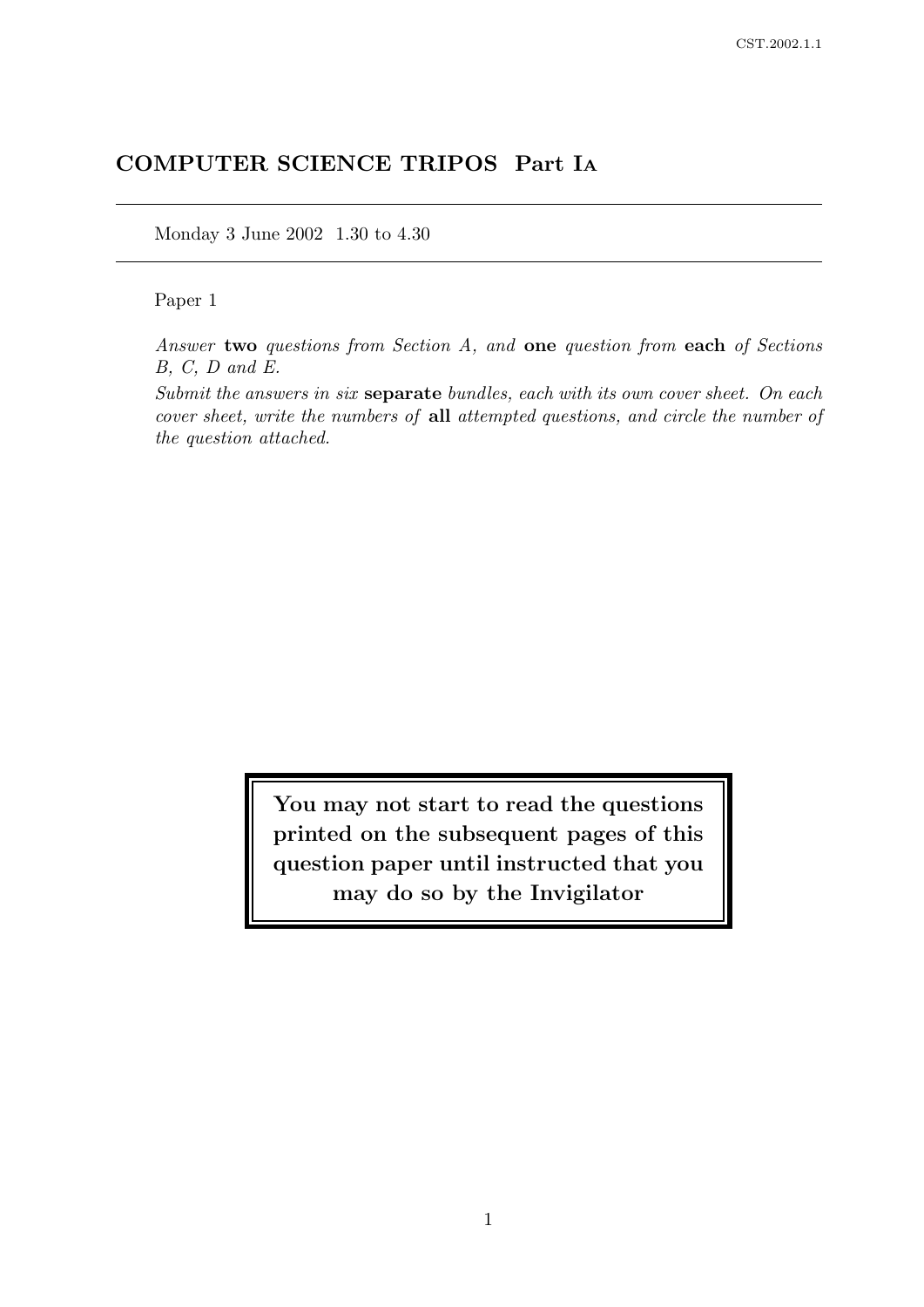## SECTION A

### 1 Foundations of Computer Science

Consider the following ML declarations, involving binary trees:

```
datatype 'a tree = Lf
                  | Br of 'a * 'a tree * 'a tree;
exception E;
fun path Lf = raise E| path (Br(v,t1,t2)) = if v=7 then []
                           else 1 :: path t1
                                handle E \Rightarrow 2 :: path t2;
```
(a) The function path returns a path (a list of 1s and 2s) to an occurrence of the number 7 in the tree. Carefully explain how path works, taking the tree shown below as an example and indicating which occurrence of 7 will be found.

[5 marks]



(b) Code the function paths, which returns the list of all paths to 7s in a binary tree. [5 marks]

#### 2 Discrete Mathematics

- (a) What is a well-founded relation?  $[2 \text{ marks}]$
- (b) Let  $\prec$  be a well-founded relation on a set A. Show that any non-empty subset S of A has a  $\prec$ -minimal element, i.e. an element  $m \in S$  such that if  $x \prec m$ , then  $x \notin S$ , for all  $x \in A$ . [4 marks]
- (c) Let a and b be distinct symbols. Using part  $(b)$ , or otherwise, show that there is no string u such that  $au = ub$ . [4 marks]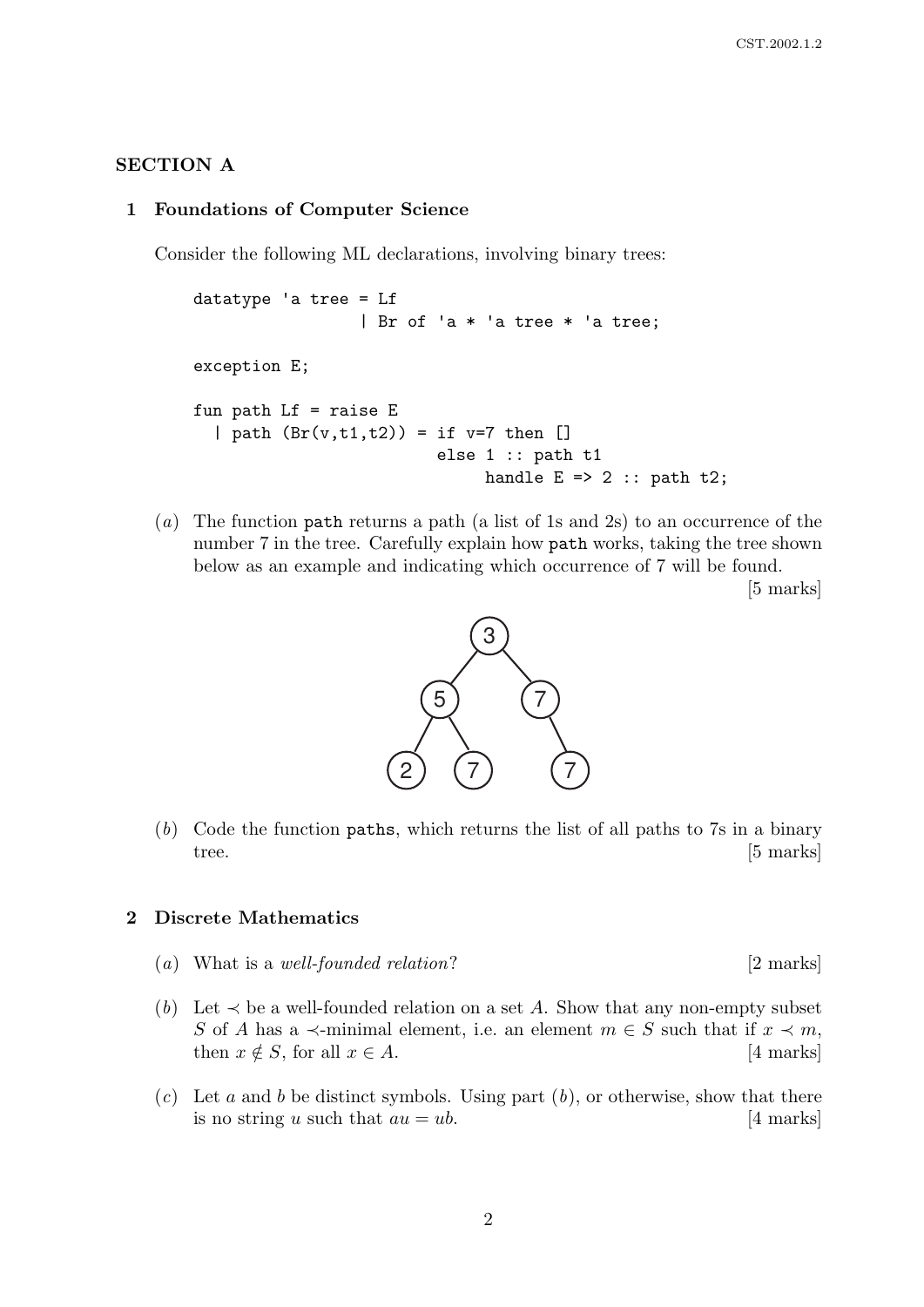# 3 Java

For each of the following language areas explain what Java provides and compare it with the nearest corresponding feature in ML (in each case viewing the languages in terms of the aspects of them covered in the Part I<sup>A</sup> lecture courses):

- (a) the primitive data-types provided; [3 marks]
- (b) exceptions: declaring, raising and handling them; [3 marks]
- (c) having a function call, say  $f(x)$ , do different things based on the actual argument being one of several possible variations on some sort of data type. [4 marks]

## 4 Operating Systems

- (a) What is an interrupt?  $[1 \text{ mark}]$
- (b) A hardware device wishes to transfer information to the main memory of the computer for access by an application. The following three mechanisms are available:
	- (i) polled mode operation;
	- $(ii)$  programmed I/O;
	- $(iii)$  direct memory access (DMA).

For each one, summarise its operation and suggest an advantage it holds over the others.

[3 marks each]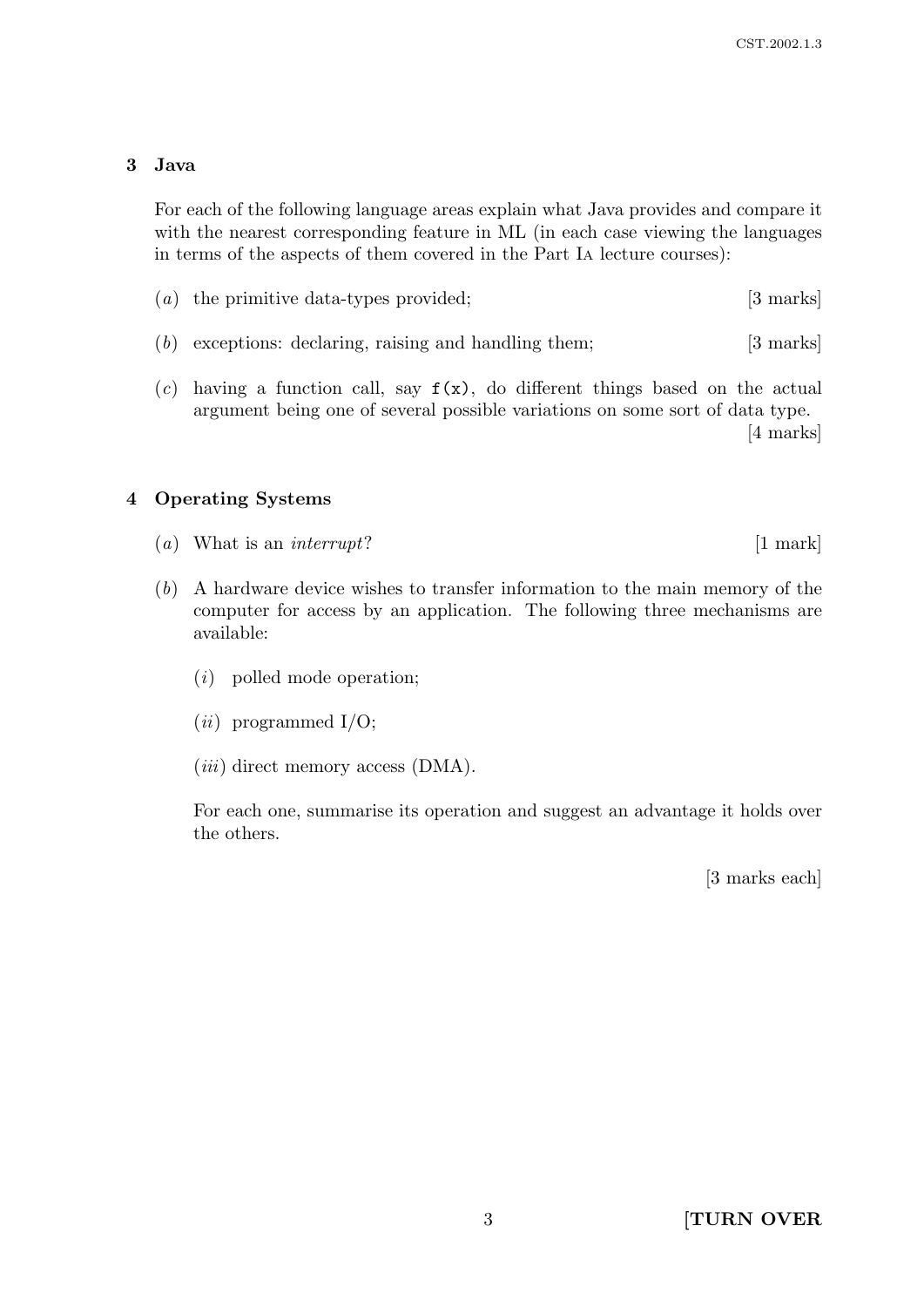## SECTION B

#### 5 Foundations of Computer Science

This question concerns the following ML declaration of a tree datatype:

datatype 'a fan = Wave of 'a  $*$  ('a fan) list;

(a) Declare the function flip, which maps a tree to a mirror image of itself, as illustrated: [3 marks]



- (b) Declare the curried function paint  $f$ , which copies a tree while applying the function **f** to each of its labels. [3 marks]
- $(c)$  Declare the function same\_shape, which compares two trees and returns true if they are equal except for the values of their labels and otherwise returns false. [5] marks]
- (d) State the types of functions  $flip$ , paint and same\_shape. [3 marks]
- $(e)$  The function paper is declared in terms of the familiar functional foldr:

fun foldr f  $([$ ,  $e) = e$ | foldr f  $(x::xs, e) = f(x, foldr f (xs, e));$ fun paper (Wave $(x, fs)$ , q) = foldr paper (fs, q+1);

Describe the computation that results when paper is applied to a tree.

[6 marks]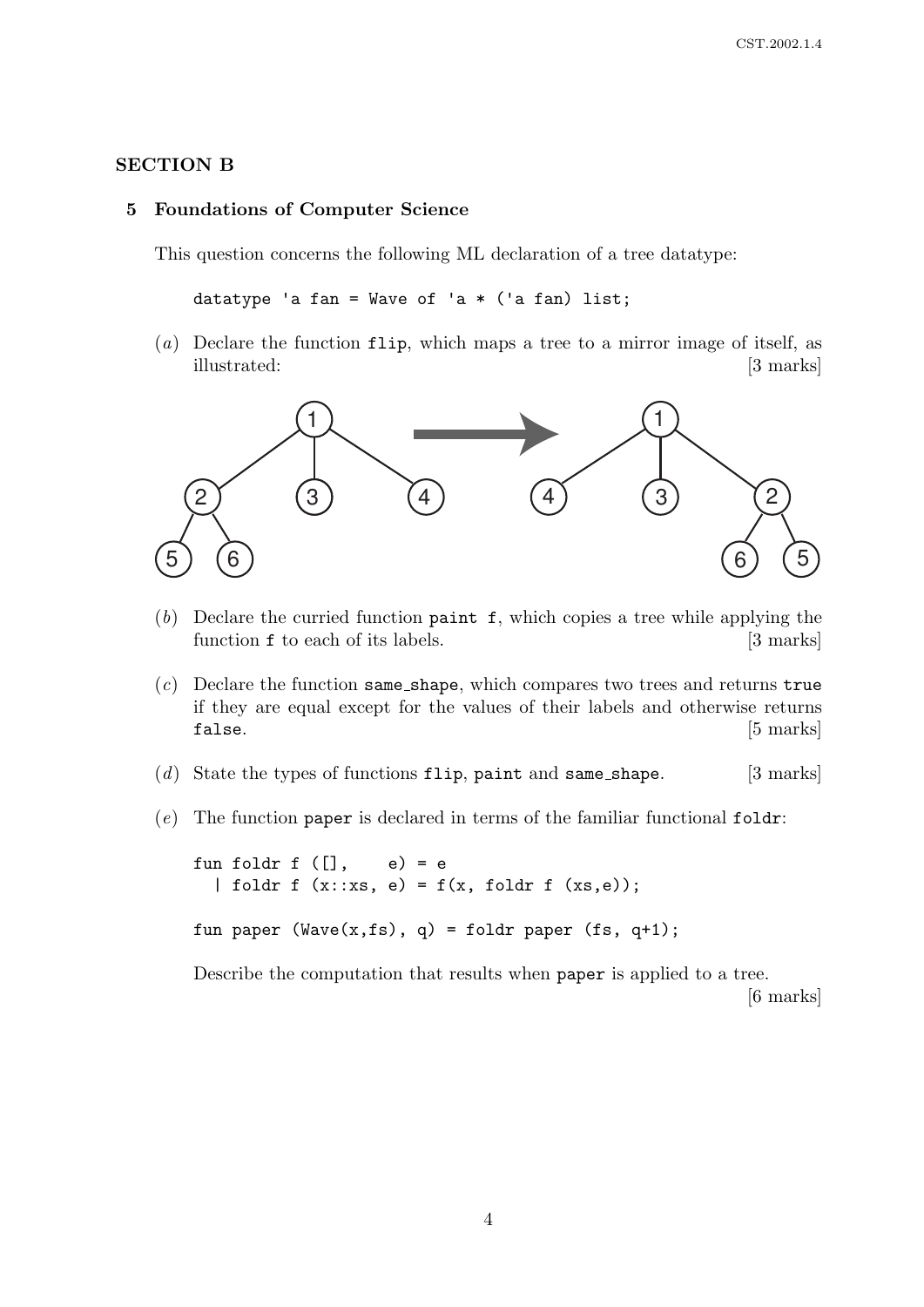### 6 Foundations of Computer Science

- (a) Explain how O-notation is used to express efficiency of algorithms. [5 marks]
- (b) Arrange the following list of complexity classes in order of decreasing efficiency in  $n$ . Briefly justify each relationship.

$$
O(5n2) \t O(en) \t O(n1/3) \t O(n3 – 3n2) \t O(log n) \t O(n2n)
$$
  
[4 marks]

(c) Suppose that f is a function from integers to integers such that  $i \leq j$  implies  $f(i) \leq f(j)$ . Then there is an efficient algorithm to solve the equation  $f(k) = y$ , given the desired y and a range of values in which to search for  $k$ : the idea is repeatedly to halve this range. Code this algorithm as the ML function search whose arguments are  $f, y$ , and the range  $(a, b)$ . Its result should be the greatest k such that  $f(k) \leq y$  and  $a \leq k \leq b$ , provided such a k exists. [11 marks]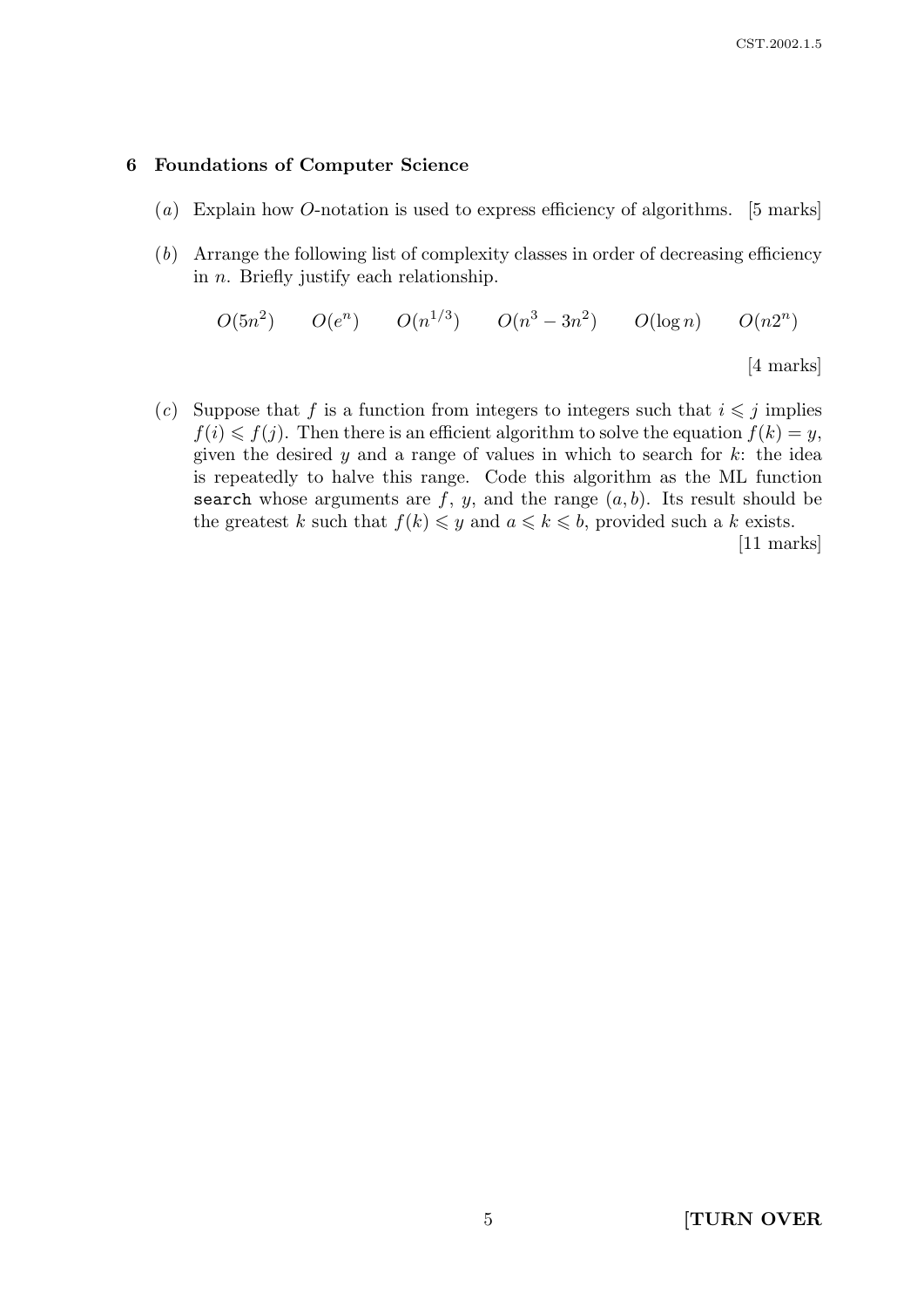## SECTION C

#### 7 Discrete Mathematics

State Fermat's Little Theorem and derive the Diffie–Hellman protocol for key exchange. [6 marks]

The protocol requires repeated multiplication (mod  $p$ ), for some prime  $p$ , to achieve exponentiation. A procedure which avoids the potentially slow division by p after each multiplication to calculate the remainder is known as Montgomery multiplication . . .

Given an odd prime p, let B be a power of 2 with  $B > p$ . Define  $m(x) \equiv xB \pmod{p}$ . Prove that:

- $m: \mathbb{Z}_p \to \mathbb{Z}_p$  is a bijection;
- $m(x \times y) = m^{-1}(m(x) \times m(y)).$  [6 marks]

Given  $u < pB$ , let  $v \equiv -up^{-1} \pmod{B}$  and  $x = (u + vp) \div B$ . If  $x \geq p$ , then subtract  $p$  from  $x$ . Prove that:

- $x$  is an integer;
- $x \equiv uB^{-1} \pmod{p};$

• 
$$
x < p
$$
.  $[6 \text{ marks}]$ 

Deduce that  $x = m^{-1}(u)$ , observing that its calculation involves division only by B. [2 marks]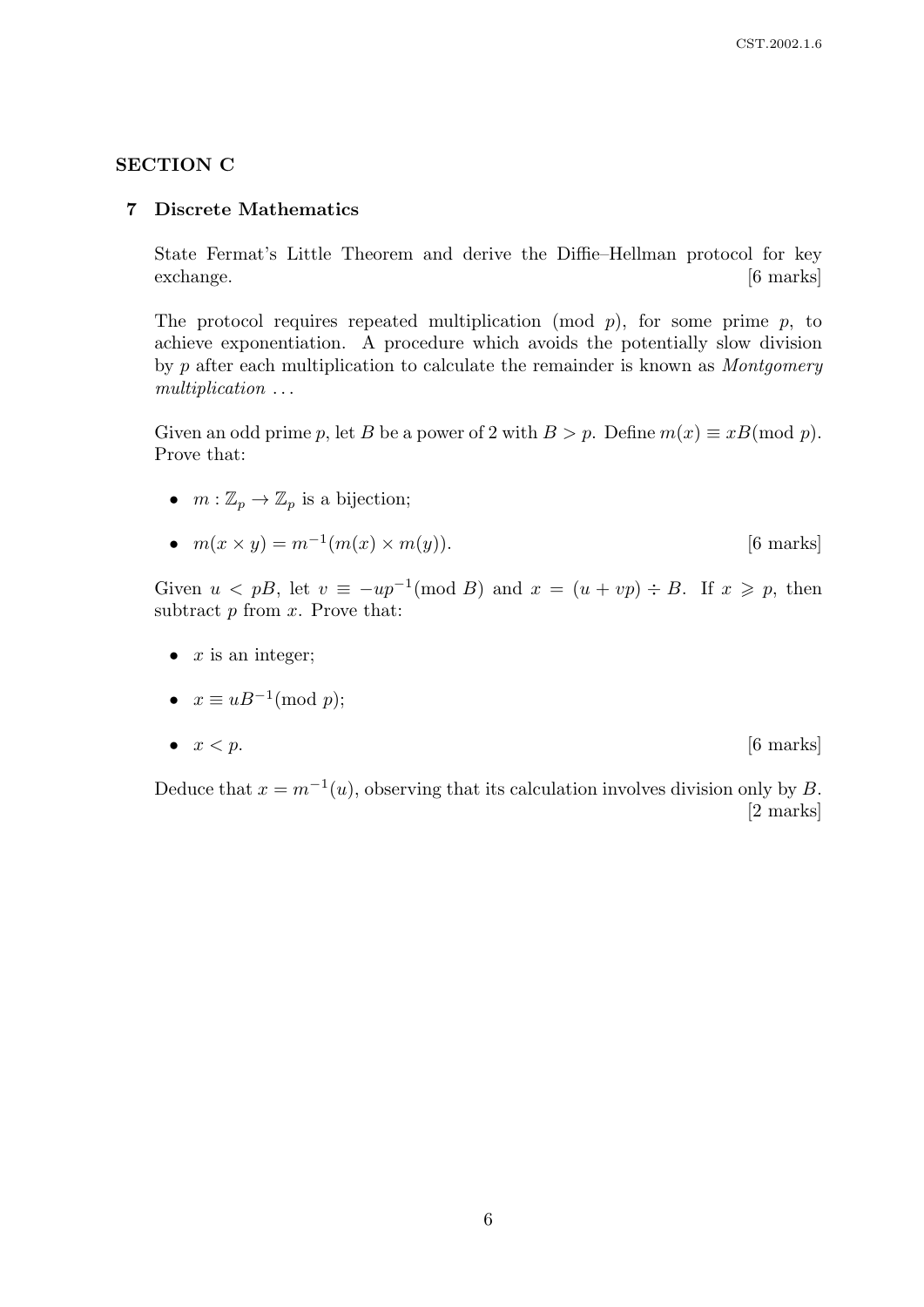### 8 Discrete Mathematics

Let  $\Omega$  be a set. Write  $\mathcal{P}(\Omega)$  for its powerset. Recall the definition of the intersection of  $\mathcal{B} \subseteq \mathcal{P}(\Omega)$ :

$$
\bigcap_{B \in \mathcal{B}} B = \{x \in \Omega \mid \forall B \in \mathcal{B}.\ x \in B\}.
$$

(a) Let  $\mathcal{B} \subseteq \mathcal{P}(\Omega)$  and  $\mathcal{C} \subseteq \mathcal{P}(\Omega)$ .

(i) Prove that

$$
(\bigcap_{B\in\mathcal{B}}B)\cup(\bigcap_{C\in\mathcal{C}}C)\ \subseteq\ \bigcap_{(B,C)\in\mathcal{B}\times\mathcal{C}}(B\cup C)\ .
$$

[3 marks]

(ii) Prove that

$$
\bigcap_{(B,C)\in\mathcal{B}\times\mathcal{C}} (B\cup C) \subseteq (\bigcap_{B\in\mathcal{B}} B) \cup (\bigcap_{C\in\mathcal{C}} C).
$$

[6 marks]

(b) Let  $A \subseteq \mathcal{P}(\Omega)$ . Suppose that A is *intersection-closed* in the sense that

if 
$$
\mathcal{B} \subseteq \mathcal{A}
$$
, then  $\bigcap_{B \in \mathcal{B}} B \in \mathcal{A}$ .

Define

$$
\mathcal{R} = \{(X, y) \in \mathcal{P}(\Omega) \times \Omega \mid \forall A \in \mathcal{A}. \ X \subseteq A \Rightarrow y \in A\}.
$$

Let  $C \subseteq \Omega$ . Say C is R-closed iff

$$
\forall (X, y) \in \mathcal{R}. \ X \subseteq C \Rightarrow y \in C .
$$

You are asked to show that the members of  $A$  are precisely the  $R$ -closed subsets of  $\Omega$ , in the following two stages:

(i) Show

if 
$$
C \in \mathcal{A}
$$
, then C is R-closed.

[2 marks]

(ii) Show

if C is R-closed, then  $C \in \mathcal{A}$ .

[Hint: Consider the set 
$$
\mathcal{B} = \{A \in \mathcal{A} \mid C \subseteq A\}
$$
.] [9 marks]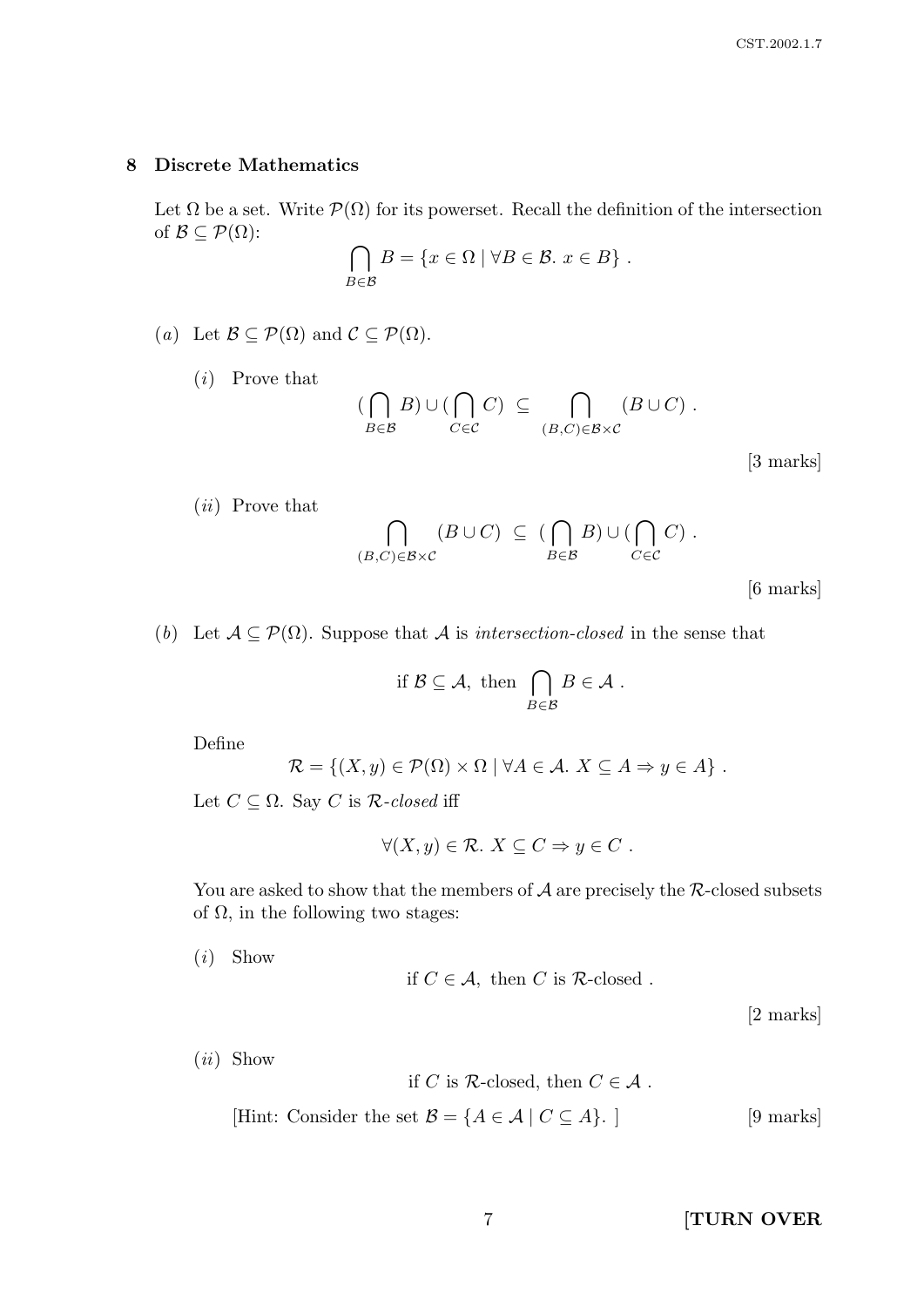## SECTION D

#### 9 Programming in Java

Observe that the matrix equation

$$
\begin{pmatrix} f_{n+2} \\ f_{n+1} \end{pmatrix} = \begin{pmatrix} 1 & 1 \\ 1 & 0 \end{pmatrix} \begin{pmatrix} f_{n+1} \\ f_n \end{pmatrix}
$$

together with the initial conditions  $f_0 = f_1 = 1$  defines the sequence of Fibonacci numbers.

Now observe that to compute  $f_n$  you need to multiply the vector  $\begin{pmatrix} 1 \\ 1 \end{pmatrix}$ 1  $\setminus$ by the matrix shown above raised to the power  $n-1$ . In the special case where n is one bigger than a power of 2 this can be done by repeatedly squaring the matrix.

Write a Java program that will use this idea to compute  $f_{1025}$  given that  $1024 = 2^{10}$ . Your matrix multiplying or squaring code should be arranged to be potentially re-usable for matrices of arbitrary size: code that works only for 2 by 2 matrices is not acceptable.

Credit will be given for the clarity with which you present your design, the coherence of the explanation of how and why it works and for your comments about the cost or efficiency of your program.

[20 marks]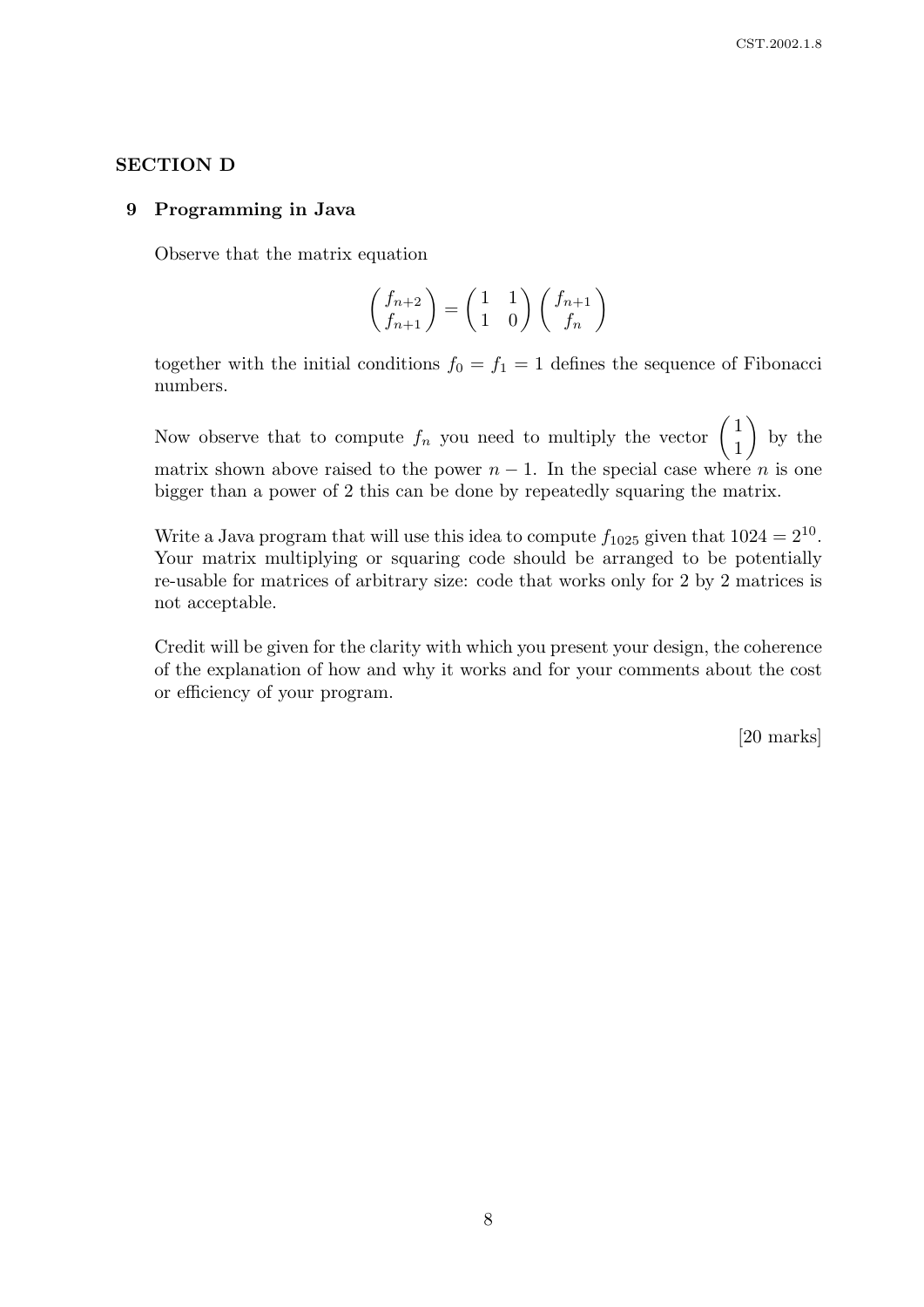## 10 Programming in Java

Explain the following Java keywords. For each write a sentence giving an overview of what the word is about, then either write a second sentence that shows how it fits in with related concepts or write a small code-fragment to illustrate its purpose:

- $(a)$  if;
- $(b)$  implements;
- $(c)$  import;
- $(d)$  instance of;
- $(e)$  int;
- $(f)$  interface;
- $(g)$  package;
- (h) private;
- $(i)$  public;
- $(j)$  protected.

[2 marks each]

Please keep your explanation of each keyword brief so that the whole answer to this question remains a reasonable size: you are not expected to produce a detailed explanation or comprehensive illustrations.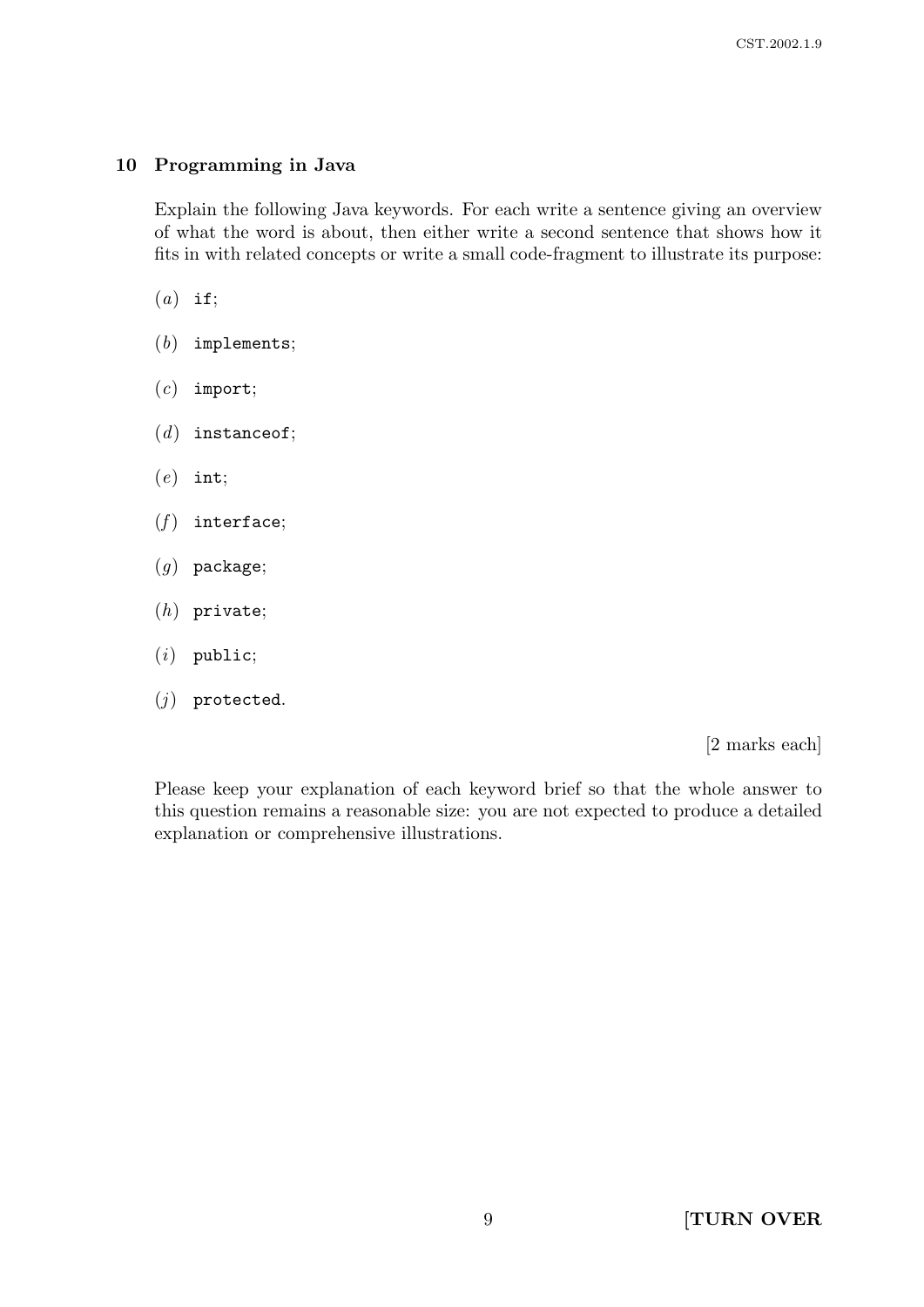## SECTION E

#### 11 Operating Systems

- (a) Explain briefly the memory-management scheme of *paging*. [4 marks]
- (b) Give two disadvantages of paging. [2 marks]
- (c) A translation look-aside buffer (TLB) is sometimes used to optimise paging systems. Explain carefully how a TLB can be used in this way, and how it can optimise a paging system. [3 marks]
- (d) The fictional Letni 2P chip uses (single-level) paging and has a memory access time of 8 nanoseconds and a TLB search time of 2 nanoseconds. What hit ratio (the probability that an item is in the TLB) must be achieved if we require an average (paged) memory access time of 12 nanoseconds? [4 marks]
- (e) The management of the Letni Corporation wish you to design and evaluate a multi-level paging system for their new 64-bit processor, the 3P, which has 4K-sized pages.
	- $(i)$  Give details of your proposed multi-level paging system. [5 marks]
	- $(ii)$  State, and justify briefly, whether you think this proposal is realistic. [2 marks]